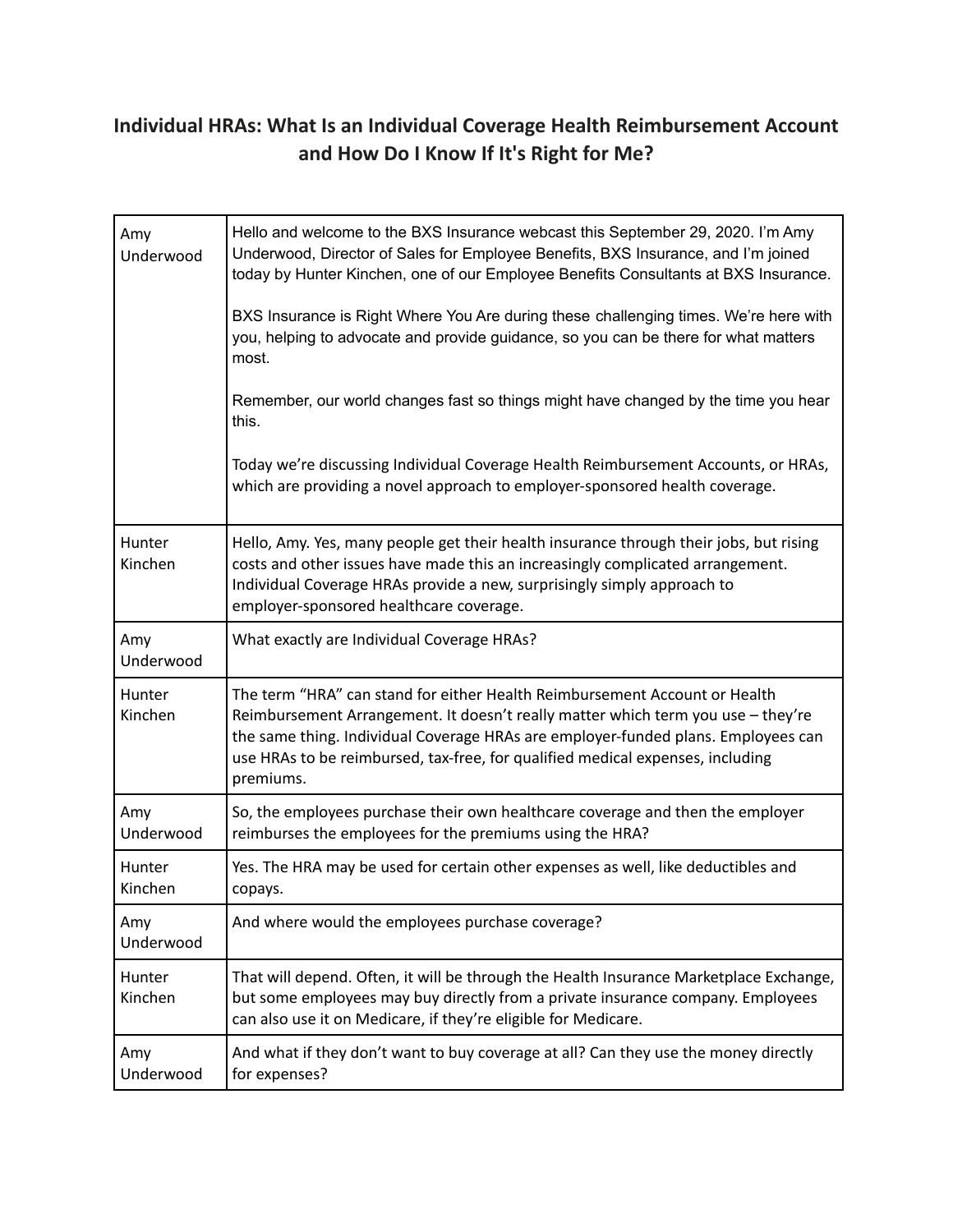| Hunter<br>Kinchen | No, to use the Individual Coverage HRA funds, the employee will typically need to<br>purchase a health plan.                                                                                                                                                                                                                                                                                                                                                                                                                                                                                                            |
|-------------------|-------------------------------------------------------------------------------------------------------------------------------------------------------------------------------------------------------------------------------------------------------------------------------------------------------------------------------------------------------------------------------------------------------------------------------------------------------------------------------------------------------------------------------------------------------------------------------------------------------------------------|
| Amy<br>Underwood  | Interesting. Is this a new type of arrangement?                                                                                                                                                                                                                                                                                                                                                                                                                                                                                                                                                                         |
| Hunter<br>Kinchen | Yes, it is. Although HRAs have been around for a while, and could be used to reimburse<br>qualified medical expenses, Individual Coverage HRAs are new. They're allowed under<br>a final rule, issued in 2019, that makes it possible to use this type of HRA to buy<br>coverage on the Marketplace.                                                                                                                                                                                                                                                                                                                    |
| Amy<br>Underwood  | Is this new HRA option available to all employers?                                                                                                                                                                                                                                                                                                                                                                                                                                                                                                                                                                      |
| Hunter<br>Kinchen | Yes, as of January 1, 2020, employers of any size can offer Individual Coverage HRAs, as<br>long as they have at least one employee who isn't a self-employed owner or the<br>spouse of a self-employed owner. Small employers - meaning those with between one<br>and 50 employees - also have the option of offering a Qualified Small Employer Health<br>Reimbursement Arrangement if they don't offer a group health plan. This type of plan<br>is similar, but it comes with some additional restrictions, including an annual<br>contribution cap. With Individual Coverage HRAs, there's not a contribution cap. |
| Amy<br>Underwood  | So, the Individual Coverage HRAs are available to both large and small employers? But<br>what about the ACA employer mandate? Will large employers that choose to go this<br>route be hit with employer mandate penalties?                                                                                                                                                                                                                                                                                                                                                                                              |
| Hunter<br>Kinchen | No, the IRS says that an offer of Individual Coverage HRA counts as an offer of coverage<br>under the employer mandate. As long as the HRA is considered affordable - and that<br>will depend on how much the employer decides to contribute - there should be no<br>employer mandate penalty.                                                                                                                                                                                                                                                                                                                          |
| Amy<br>Underwood  | Can employers offer both an Individual Coverage HRA and a traditional group health<br>plan?                                                                                                                                                                                                                                                                                                                                                                                                                                                                                                                             |
| Hunter<br>Kinchen | Yes and no. Yes, an employer may decide to offer an Individual Coverage HRA to one<br>class of employees and a traditional group health plan to another class of employees.<br>But no, it's not possible to offer both to the same employee, or to the same class of<br>employees. Also, the HRA must be funded at the same amount for employees in the<br>same class, although some differences may be allowed based on the employee's age<br>and number of dependents.                                                                                                                                                |
| Amy<br>Underwood  | Wait - it's called an Individual Coverage HRA - can it be used to cover spouses and<br>dependents?                                                                                                                                                                                                                                                                                                                                                                                                                                                                                                                      |
| Hunter<br>Kinchen | Actually, the employer can provide funds to cover other people in the employee's<br>household. Individual Coverage HRAs give employers - and employees - a lot of<br>choices.                                                                                                                                                                                                                                                                                                                                                                                                                                           |
| Amy<br>Underwood  | Is that the main advantage?                                                                                                                                                                                                                                                                                                                                                                                                                                                                                                                                                                                             |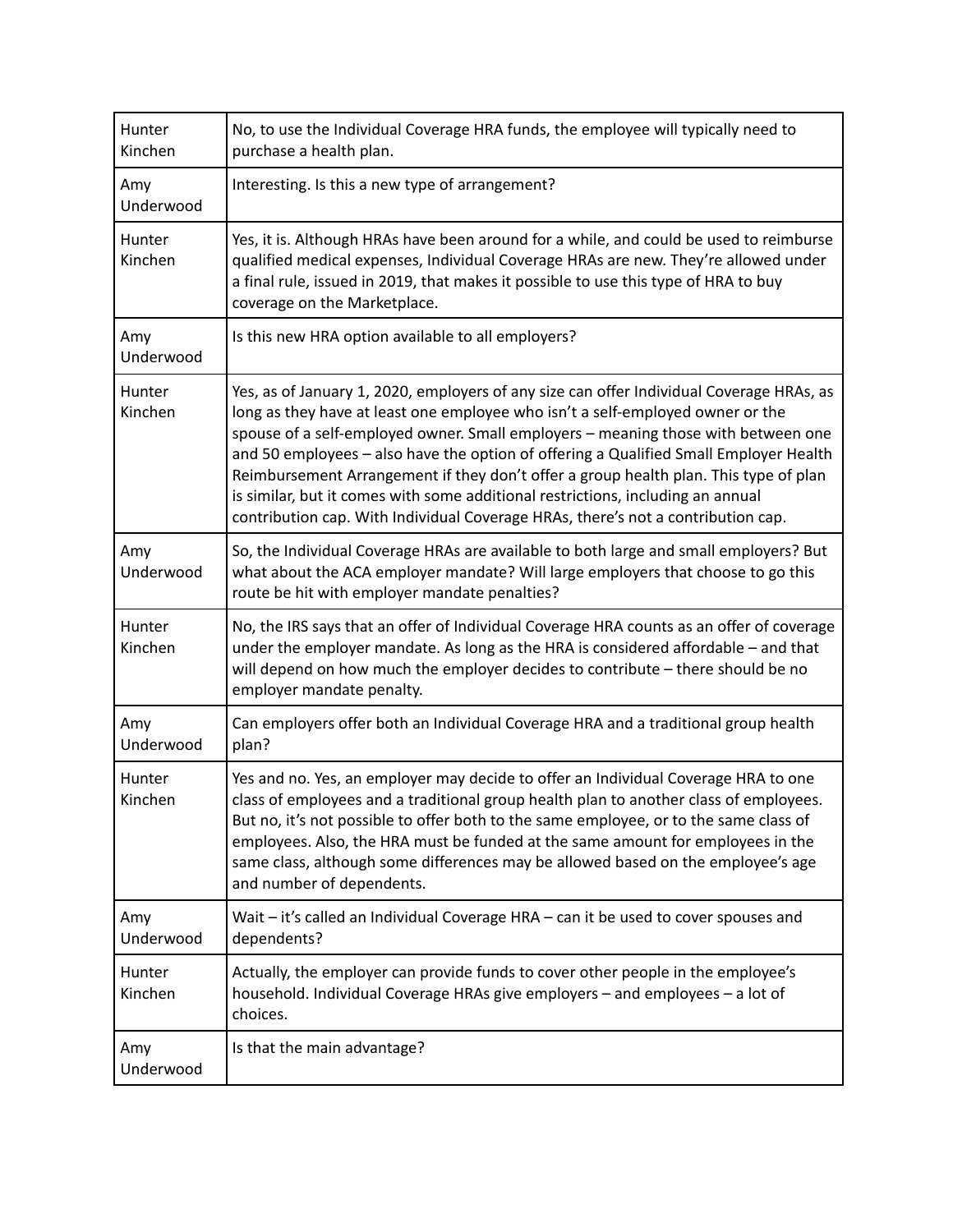| Hunter<br>Kinchen | There are many advantages, but yes, choice is definitely one. With this arrangement,<br>employees aren't stuck with the plan offered by the company. Instead, they can choose<br>any plan they want. This allows them to pick the coverage that meets their financial<br>and medical needs. Many employers, especially smaller ones, only offer one group<br>health coverage option, so switching to this model may provide employees with more<br>options. |
|-------------------|-------------------------------------------------------------------------------------------------------------------------------------------------------------------------------------------------------------------------------------------------------------------------------------------------------------------------------------------------------------------------------------------------------------------------------------------------------------|
| Amy<br>Underwood  | And that will benefit the employer, too, won't it?                                                                                                                                                                                                                                                                                                                                                                                                          |
| Hunter            | Certainly. Employers need to offer great benefit options if they want to compete for                                                                                                                                                                                                                                                                                                                                                                        |
| Kinchen           | top talent. Individual Coverage HRAs provide employers with another way to do this.                                                                                                                                                                                                                                                                                                                                                                         |
| Amy<br>Underwood  | You said that choice was just one advantage. What are some of the other advantages?                                                                                                                                                                                                                                                                                                                                                                         |
| Hunter<br>Kinchen | Reduced administrative costs. Managing a traditional group health plan can be a major<br>undertaking, and it can be very expensive. The number of employers offering coverage<br>actually went down between 2010 and 2018. Individual Coverage HRAs provide a<br>simple solution, which may be attractive to smaller companies especially. It may make<br>it possible for them to offer health coverage when they otherwise might not be able<br>to.        |
| Amy               | That's a good point. But do employers get the tax advantages they would get by                                                                                                                                                                                                                                                                                                                                                                              |
| Underwood         | offering traditional coverage?                                                                                                                                                                                                                                                                                                                                                                                                                              |
| <b>Hunter</b>     | There are some tax advantages for HRAs. The employee reimbursements are tax-free -                                                                                                                                                                                                                                                                                                                                                                          |
| Kinchen           | they aren't included in the taxable wages.                                                                                                                                                                                                                                                                                                                                                                                                                  |
| Amy               | OK, but what if the employee spends less than the HRA amount? Can the funds be                                                                                                                                                                                                                                                                                                                                                                              |
| Underwood         | rolled over? Or will they lose any money they don't spend?                                                                                                                                                                                                                                                                                                                                                                                                  |
| Hunter<br>Kinchen | The employer can allow for the funds to roll over into the next year. Since funds can be<br>used for the premium as well as other out-of-pocket costs, rolling over unused funds<br>could help employees pay for medical emergencies that arise in the future.                                                                                                                                                                                              |
| Amy               | It all sounds pretty good, but what about disadvantages? Are there any downsides to                                                                                                                                                                                                                                                                                                                                                                         |
| Underwood         | HRAs?                                                                                                                                                                                                                                                                                                                                                                                                                                                       |
| Hunter<br>Kinchen | Sure. I mean, no system is perfect. HRAs have some disadvantages, and they may not<br>be right for all employers. Some employers, especially larger ones, may want to<br>manage their own benefits, especially if they've found ways to reduce the cost of<br>coverage. Although large employers can use Individual Coverage HRAs, it's thought<br>that small and medium sized employers will be especially interested in the option.                       |
| Amy               | How about from the employee's perspective? Does the employee have any reason to                                                                                                                                                                                                                                                                                                                                                                             |
| Underwood         | be unhappy with HRAs?                                                                                                                                                                                                                                                                                                                                                                                                                                       |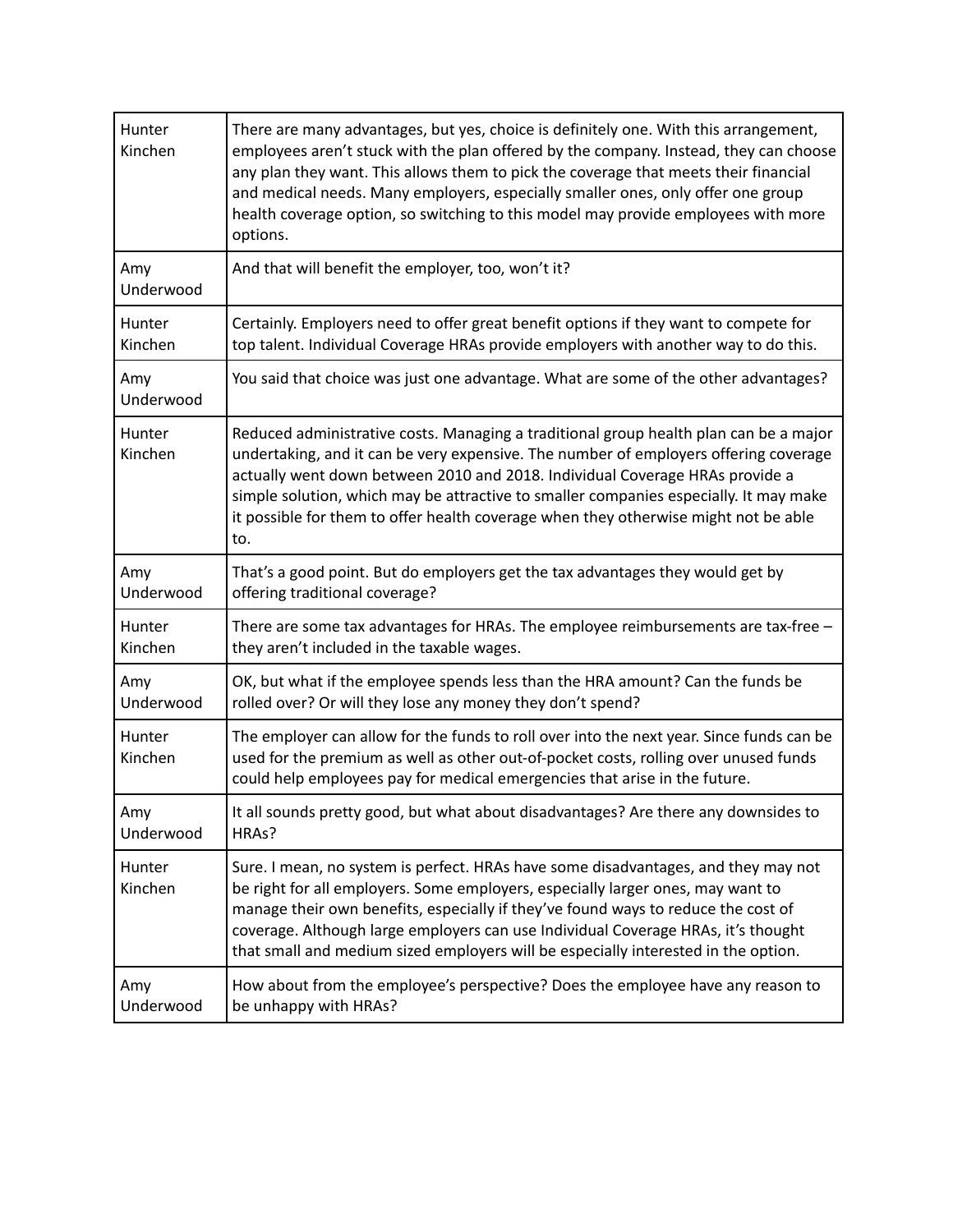| Hunter<br>Kinchen | Well, the system does put a lot of the responsibility on the employee. The employee<br>has to do the research to find and enroll in the right policy, and that takes some<br>legwork. Also, HRAs provide reimbursements, so the employee does have to deal with<br>the process of requesting the reimbursement. This isn't all bad - it puts the employees<br>in control of their coverage, and many employees will appreciate that even if it does<br>require a little more work - but I suppose some employees might prefer to let the<br>employer do everything.                                                                                                                                                            |
|-------------------|--------------------------------------------------------------------------------------------------------------------------------------------------------------------------------------------------------------------------------------------------------------------------------------------------------------------------------------------------------------------------------------------------------------------------------------------------------------------------------------------------------------------------------------------------------------------------------------------------------------------------------------------------------------------------------------------------------------------------------|
| Amy<br>Underwood  | What if the employee leaves the company? Can the employees take the HRA with<br>them?                                                                                                                                                                                                                                                                                                                                                                                                                                                                                                                                                                                                                                          |
| Hunter<br>Kinchen | No. HRAs are both employer-funded and employer-owned, and they aren't portable. If<br>an employee quits or is terminated, the employee loses the HRA.                                                                                                                                                                                                                                                                                                                                                                                                                                                                                                                                                                          |
| Amy<br>Underwood  | So, does the employee lose coverage? What about COBRA?                                                                                                                                                                                                                                                                                                                                                                                                                                                                                                                                                                                                                                                                         |
| Hunter<br>Kinchen | HRAs can be subject to COBRA continuation coverage laws if the employer is subject to<br>these laws. That will depend on the size of the employer, and whether there are any<br>state laws in addition to the federal COBRA laws. But even if COBRA doesn't apply to<br>the employer, or if the employee decides not to elect it, health coverage doesn't have<br>to end when the HRA ends. The employee purchased a plan and may continue to<br>maintain coverage even without the HRA reimbursements, and possibly with the help<br>of ACA premium tax credits. This is actually another possible advantage to HRAs - the<br>system can mean that employees don't have to change their health plan when they<br>change jobs. |
| Amy<br>Underwood  | How do Individual Coverage HRAs compare to other savings accounts designed for<br>healthcare expenses?                                                                                                                                                                                                                                                                                                                                                                                                                                                                                                                                                                                                                         |
| Hunter<br>Kinchen | You mean HSAs and FSAs?                                                                                                                                                                                                                                                                                                                                                                                                                                                                                                                                                                                                                                                                                                        |
| Amy<br>Underwood  | Yes.                                                                                                                                                                                                                                                                                                                                                                                                                                                                                                                                                                                                                                                                                                                           |
| Hunter<br>Kinchen | They're very different on many levels, although they have some basic similarities. First<br>of all, Individual Coverage HRAs can be used to purchase health insurance coverage,<br>whereas Health Savings Accounts and Flexible Spending Accounts are more designed<br>to complement a health plan and pay for certain allowable expenses that aren't<br>covered. HSAs in particular can only be used with high-deductible health insurance<br>plans, whether they're employer-sponsored or purchased privately by the individual.<br>Also, HSAs are owned by the individual, not the employer, and they're portable. HRAs<br>are owned by the employer, and they're not portable.                                             |
| Amy<br>Underwood  | What should employers consider before deciding whether or not to go the Individual<br>Coverage HRA route?                                                                                                                                                                                                                                                                                                                                                                                                                                                                                                                                                                                                                      |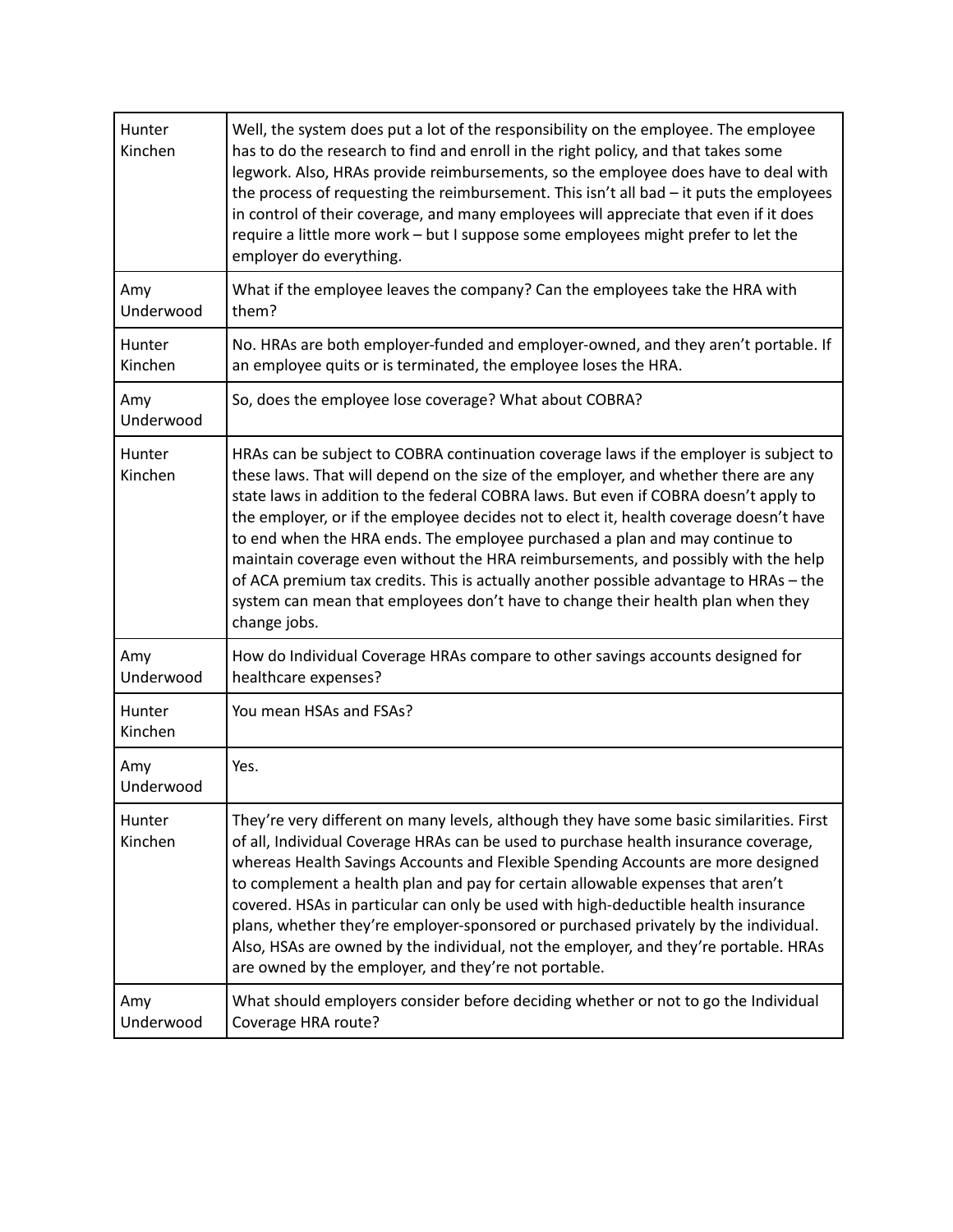| Hunter<br>Kinchen        | In very general terms, employers should look at how it will impact the company and<br>how it will impact the employees. More specifically, there are a lot of questions to ask.<br>First of all, how will it impact costs? If the company has had a hard time keeping<br>healthcare costs down, switching to an HRA system may save money. On the other<br>hand, if the company has been very successful at managing costs, the switch might not<br>make financial sense. And that brings up another question to consider - how much<br>should the employer contribute? |
|--------------------------|-------------------------------------------------------------------------------------------------------------------------------------------------------------------------------------------------------------------------------------------------------------------------------------------------------------------------------------------------------------------------------------------------------------------------------------------------------------------------------------------------------------------------------------------------------------------------|
| Amy<br>Underwood         | Yes, how can employers calculate the right contribution?                                                                                                                                                                                                                                                                                                                                                                                                                                                                                                                |
| Hunter<br>Kinchen        | On the low end, if the employer is trying to comply with the ACA employer mandate<br>requirements, the contribution has to be enough to make health coverage affordable.<br>Under the ACA, a job-based health plan should not cost more than 9.78% of the<br>employee's household income to be considered affordable.                                                                                                                                                                                                                                                   |
| Amy<br>Underwood         | So that will take a little math.                                                                                                                                                                                                                                                                                                                                                                                                                                                                                                                                        |
| Hunter<br>Kinchen        | Yes, it will. On the high end, there's no upper limit to Individual Coverage HRA<br>contributions, as long as employees in the same class are treated the same.                                                                                                                                                                                                                                                                                                                                                                                                         |
| Amy<br>Underwood         | What other questions should employers ask themselves?                                                                                                                                                                                                                                                                                                                                                                                                                                                                                                                   |
| Hunter<br>Kinchen        | Whether the administrative burden of managing a traditional group health plan is<br>worthwhile. If it's not, switching to an Individual Coverage HRA may make sense,<br>especially if the alternative is getting rid of coverage altogether. Many smaller<br>employers may find this to be the case.                                                                                                                                                                                                                                                                    |
| Amy<br>Underwood         | And what else?                                                                                                                                                                                                                                                                                                                                                                                                                                                                                                                                                          |
| Hunter<br>Kinchen        | How it will impact the employees. In many cases, employees may be happy with the<br>change, but if they're losing a health plan they really liked, there may be some<br>frustration. Employees may be confused about the new system, too.                                                                                                                                                                                                                                                                                                                               |
| Amy<br>Underwood         | How can employers help ease that confusion?                                                                                                                                                                                                                                                                                                                                                                                                                                                                                                                             |
| <b>Hunter</b><br>Kinchen | As with any major benefits change, education is key. Employers need to give<br>employees a written notice as soon as they're eligible, and this needs to be at least 90<br>days before the beginning of each plan year. But it's important to go beyond the bare<br>minimum requirements. Employers should help employees understand their options,<br>how to enroll and how to get the most out of their coverage.                                                                                                                                                     |
| Amy<br>Underwood         | What happens if employees don't enroll?                                                                                                                                                                                                                                                                                                                                                                                                                                                                                                                                 |
| Hunter<br>Kinchen        | Then they can lose out on the benefits, and that's bad for everyone. Employees who<br>don't take advantage of their benefits may become dissatisfied with their employer,<br>especially if they blame the employer for the trouble.                                                                                                                                                                                                                                                                                                                                     |